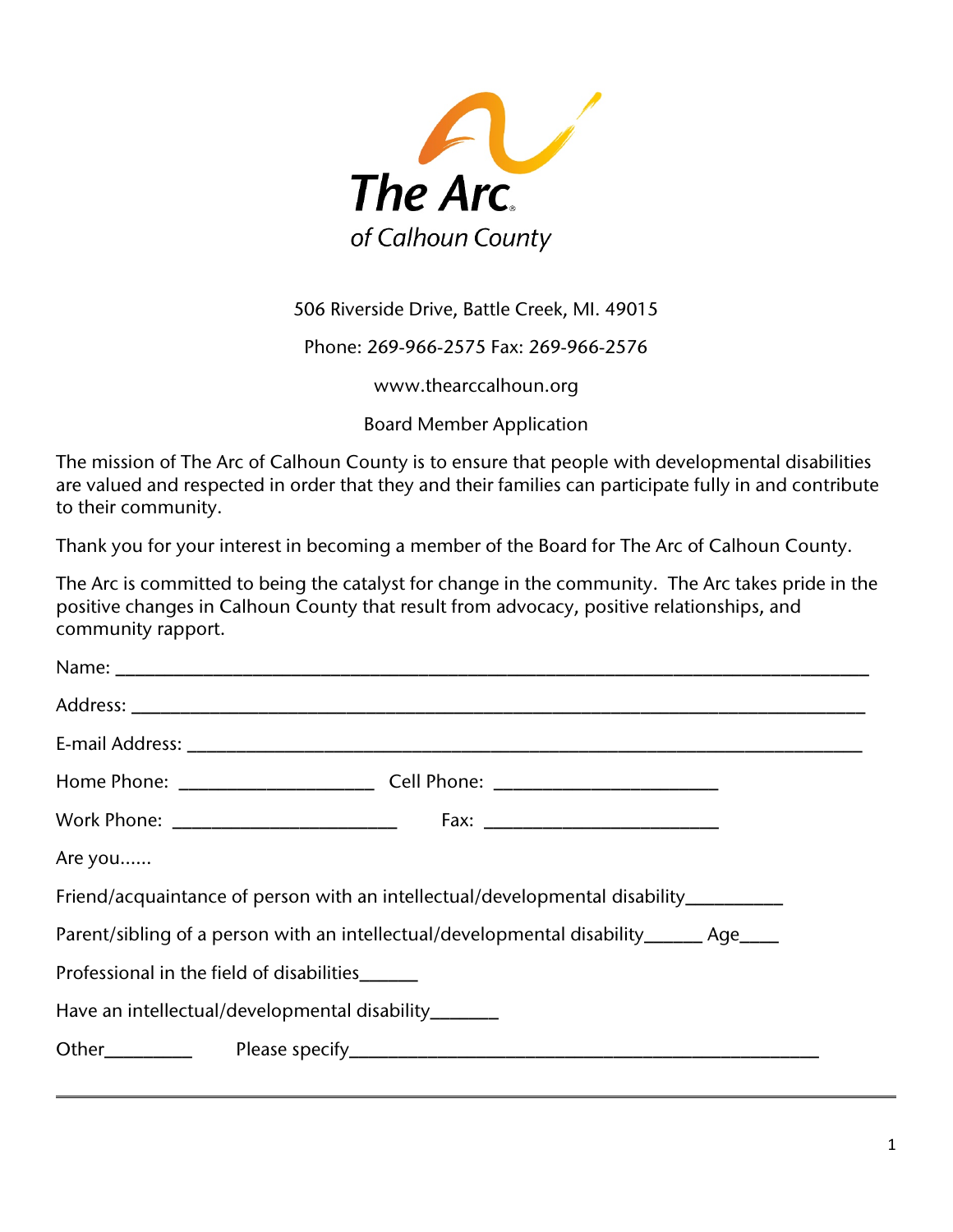| Why would you like to serve on the Board of The Arc of Calhoun County? |  |  |  |  |
|------------------------------------------------------------------------|--|--|--|--|
|------------------------------------------------------------------------|--|--|--|--|

| What other Boards have you served on?                                                                                                                            |           |            |           |  |  |  |  |  |
|------------------------------------------------------------------------------------------------------------------------------------------------------------------|-----------|------------|-----------|--|--|--|--|--|
| What Boards are you currently serving on?                                                                                                                        |           |            |           |  |  |  |  |  |
| Are you willing to maintain active, up-to-date memberships with The Arc? (\$20 annual dues)                                                                      |           |            |           |  |  |  |  |  |
| Yes                                                                                                                                                              | <b>No</b> |            |           |  |  |  |  |  |
| Are you willing to secure four new memberships annually?                                                                                                         |           |            |           |  |  |  |  |  |
| Yes                                                                                                                                                              | <b>No</b> |            |           |  |  |  |  |  |
| In what way would you be able to have an impact on our fundraisers?                                                                                              |           |            |           |  |  |  |  |  |
| Planning                                                                                                                                                         |           | Yes        | <b>No</b> |  |  |  |  |  |
| Working day of the event                                                                                                                                         |           | <b>Yes</b> | No        |  |  |  |  |  |
| Recruitment                                                                                                                                                      |           | <b>Yes</b> | <b>No</b> |  |  |  |  |  |
| Advertising                                                                                                                                                      |           | Yes        | <b>No</b> |  |  |  |  |  |
| Other                                                                                                                                                            |           | Yes        | <b>No</b> |  |  |  |  |  |
| Are you willing to integrate The Arc of Calhoun County into your personal life by capitalizing on<br>opportunities that could benefit The Arc of Calhoun County? |           |            |           |  |  |  |  |  |
| Yes                                                                                                                                                              | No        |            |           |  |  |  |  |  |
| Would you be able to meet the following time commitments?                                                                                                        |           |            |           |  |  |  |  |  |
| Monthly Board meeting                                                                                                                                            |           | Yes        | No        |  |  |  |  |  |
| Committee meeting once a month                                                                                                                                   |           | Yes        | No        |  |  |  |  |  |
| <b>Fundraising events</b>                                                                                                                                        |           | Yes        | No        |  |  |  |  |  |

\_\_\_\_\_\_\_\_\_\_\_\_\_\_\_\_\_\_\_\_\_\_\_\_\_\_\_\_\_\_\_\_\_\_\_\_\_\_\_\_\_\_\_\_\_\_\_\_\_\_\_\_\_\_\_\_\_\_\_\_\_\_\_\_\_\_\_\_\_\_\_\_\_\_\_\_\_\_\_\_\_\_\_\_\_